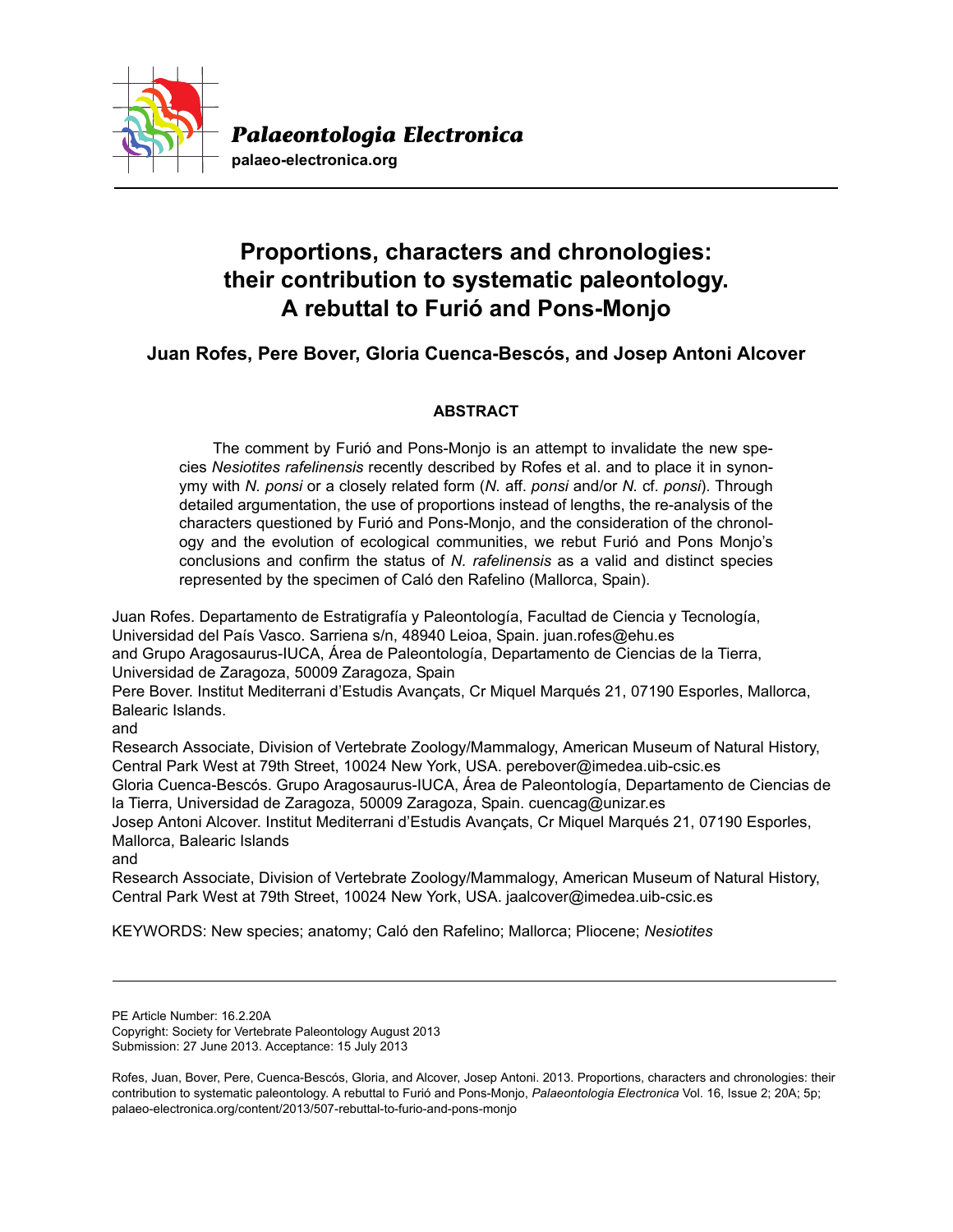The comment by Furió and Pons-Monjo (2013) is a criticism of the description of the new fossil species *Nesiotites rafelinensis* by Rofes et al. (2012). The key point of their critique was the supposed lack of sufficient traits supporting the definition of a new species with a single specimen. The authors concluded that the different characters used in our diagnosis are shared with other species of *Nesiotites* or are too irrelevant to be diagnostic. They argued that the material from Caló den Rafelino (CDR) would be better referred to *N. ponsi* or to a closely related form (*N.* aff. *ponsi*/*N.* cf. *ponsi*).

In general terms, the note by Furió and Pons-Monjo is an interesting and well-illustrated discussion of the intraspecific variability of two species of the genus *Nesiotites*: *N. hidalgo* and *N.* aff. *ponsi* (the latter is the name used by Furió and Pons-Monjo for the *Nesiotites* specimens from Pedrera de s'Onix [PO]). These taxa were both endemic to the Balearic Islands during the Quaternary. In our opinion, however, these authors fail in their major objective of invalidating the new species *N. rafelinensis*. We agree with the authors in that it is better to have larger number of specimens than single specimens, but we strongly disagree with many specific aspects of their analysis and conclusions.

With regard to size measurements, Furió and Pons-Monjo (2013) presented a series of box-plot graphics in their figure 1, which they used to argue that all the dental measurements of the CDR specimen fall within the variability range of *N. ponsi*. But how can the authors be so sure of the variability of *N. ponsi* when, for many samples, the number of *N. ponsi sensu stricto* are equal to two or fewer individuals, despite having analyzed thousands of specimens of *N. hidalgo* and *N.* aff. *ponsi*?

Another important issue should be raised here: Furió and Pons-Monjo have relied entirely on single linear measurements (lengths) in their analysis of *Nesiotites* teeth. In our original article (Rofes et al., 2012), we analysed variability in proportions (size + shape) of specimens (c.f., the PCA in figure 5), which is, to our knowledge, much more reliable at discriminating differences between species than purely linear distances (see Rofes and Cuenca-Bescós, 2009). Therefore, Furió's and Pons-Monjo's power to refute the conclusions of Rofes et al. (2012) is diminished, especially with the questions about the taxonomic affinity of their *N. ponsi* sample.

What is notable about the PCA by Rofes et al. (2012) is that when many variables are included especially those from the mandible—the CDR specimen is similar to the *N.* aff. *ponsi* distribution, but, as recognized by Furió and Pons-Monjo, it falls outside the convex hull of all other taxa. When only single linear measurements are considered does the CDR specimen fall within the range of *N. ponsi*, as shown in fig. 4 of Rofes at al. (2012) and some of the box-plots from of fig. 1 of Furió and Pons-Monjo (2013).

Furió and Pons-Monjo specifically questioned the accuracy of our m3 measurements on the grounds that this tooth was broken. While it is true that the m3 of the CDR specimen is incomplete, only the last segment of the talonid is missing: the total length of the tooth can be easily and confidently estimated with the alveolus. Regardless, the measurement of the width of the m3 (taken on the trigonid) by Rofes et al. (2012) is unaffected by the breakage, but despite this Furió and Pons-Monjo assigned a new measurement in support of their referral of the specimen to *N. rafelinensis* (i.e. in the last box-plot graphic of their fig.1, the CDR item falls outside the range of variation of *Nesiotites* aff. *ponsi*).

In regard to pigmentation and morphological characters, our primary and most substantial objection that we have to Furió and Pons-Monjo critique is that they have not inspected material of *N. ponsi* directly. The authors claim that after a thorough study of thousands of specimens, they found that the teeth of all Balearic *Nesiotites* are weakly pigmented or they even look completely white to the naked eye. After a detailed review of specimens of *N. ponsi*, *N.* aff. *ponsi*, *N. hidalgo*, *N. meloussae*, *Asoriculus gibberodon* and *A. similis*, we have recorded some highly pigmented specimens of *N. ponsi* from Crulls de Cap Farrutx, and of *N. meloussae* from Barranc de Binigaus. The two examples of white teeth given by the authors (figs. 2.4 and 2.7) correspond to markedly worn items if compared to figs. 2.1 and 2.2 of the same plate. The loss of pigment is implied by these exemplars. The teeth of the CDR specimen are not as worn as those in figs. 2.4 and 2.7 of the authors, and they have little pigment, as in the m1 of figs. 2.1 and 2.2 of the authors. Therefore, if there exists a few highly pigmented specimens, others with less pigment, and even some with no pigment at all, then it is reasonable to state that: 1) The pigmentation decreases as the teeth wear, and/or 2) the loss of pigment is due to taphonomic reasons (e.g., composition of the soil, a bias towards old individuals in the samples, etc). Rofes et al. (2012) do not say whether the colouration of *N. rafelinensis* is different from that of other specimens of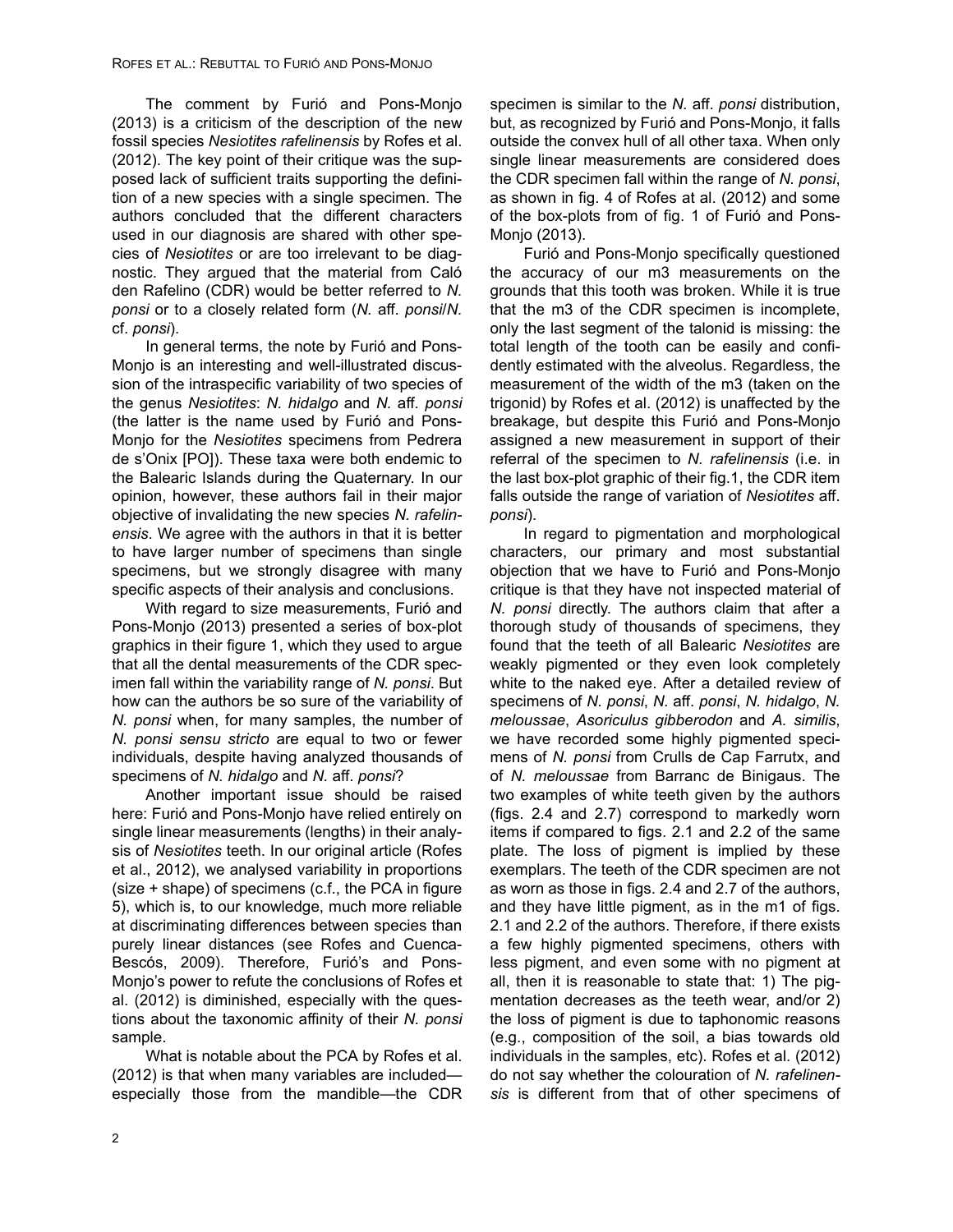*Nesiotites*. The pigment is a character mentioned as one among others being useful to distinguish the new species.

In relation to the cuspule and the lingual crest on the posterolingual basin of p4, the characters are perfectly discernible in figs. 3A and 5A of Furió and Pons-Monjo (as they are in figs. 3.2 and 3.3 of Rofes et al., 2012), and they are more developed than in *N. rafelinensis*, as is to be expected in specimens of *N.* aff. *ponsi* (fig. 3A of the authors) and *N. hidalgo* (fig. 5A of the authors) according to Rofes et al. (2012). The conclusion that "this trait is therefore not sufficient for future taxonomic identification" seems, therefore, wrong.

According to Furió and Pons-Monjo, "the p4 [of *Nesiotites*] usually displays a broad and welldefined curved cingulid (figure 2), not different to that of *N. rafelinensis*", but, in our opinion, none of the specimens shown in that figure has a cingulum broader than the item of CDR (Rofes et al., 2012: fig. 3). To support our assertion, we have taken some measurements, specifically, the vertical distance from the tip of the posterior cusp to the lower border of the tooth (lateral view) and the width of the cingulum in that same vertical line of the p4 both of *N. rafelinensis* (fig. 3.1 of Rofes et al., 2012) and *N.* aff. *ponsi* (figs. 2.1 and 2.2 of Furió and Pons-Monjo, 2013). The result of calculating the proportion between those measurements is that the cingulum of the CDR item occupies more than 32% of the vertical line, and the cingula of the *N.* aff *ponsi* specimens do not exceed the 25% of it. We have chosen the specimens of figs 2.1 and 2.2 of Furió and Pons-Monjo because those are the only two of the plate with discernible cingula.

Furió and Pons-Monjo (2013) stated that "lingual cingulids of the lower molars in all our specimens tend to be (when discernible) rather straight and broad, as in the holotype of this new species", but, as it can be seen in fig. 3.3 of Rofes et al. (2012), the cingula of m1 and m2 are clearly quite undulated.

At this point, we would like to introduce a new character that seems to isolate *N. rafelinensis* from the rest of *Nesiotites* species or at least from those depicted by Furió and Pons-Monjo (2013), i.e. *N. hidalgo* and *N.* aff. *ponsi*: the posterobuccal corner of the crown of the p4 is much more elongated in these latter species than in the CDR item (compare fig. 3.1 of Rofes et al. [2012] with figs. 2.1, 2.2, 2.4, 2.5B, 2.6A, and 2.7 of Furió and Pons-Monjo: the difference is more than evident). Moreover, we did some calculation: the proportion between the total length of the p4 and the distance from the tip of the

posterior cusp to the extreme of the posterobuccal corner (lateral view) is of 60% of the total length of the tooth occupied by the posterobuccal elongation in *N. rafelinensis*, and a range of 65-73% in *N.* aff. *ponsi*, and of 73-75% in *N. hidalgo*. More measurements need to be done, but a chronological trend of progressive elongation of the posterobuccal corner of the p4 in *Nesiotites* species is glimpsed.

The two characters with which we agree that is advisable to have caution, at least until more material of *N. rafelinensis* is described, are the position of the mental foramen and the absence of accessory cusps in m1 and m2. However, if we carefully compare the position of the mental foramen in *N. rafelinensis* with that in the two items having it more forwardly placed in the plate of Furió and Pons-Monjo (figs. 2.4 and 2.5B), we will see that the foramen in the CDR specimen is slightly forward, as correctly observed by Rofes et al. (2012). The recently discovered soricine material from Na Burguesa-1 (Mallorca, late Miocene/early Pliocene in age: Bover et al., 2013: fig. 3a) can shed light on the validity of these two supposedly doubtful characters. It is striking that, in the two new mandibles, provisionally attributed to *Nesiotites*/*Asoriculus*, there is a complete absence of accessory cusps in m1-m2, the buccal cingula is almost straight, and the mental foramen has a very forward position. One of the specimens is not especially worn and the other has completely lost (at least to the naked eye) its tooth pigmentation.

Another remarkable aspect: nearly 3 Myr separate *N. rafelinensis* and the oldest specimens of *N. ponsi* (see fig. 1 of Rofes et al., 2012). The *Nesiotites* clade, from *N. ponsi* to *N. hidalgo* includes different populations that can be perfectly isolated along time. The hypothesis that no evolution occurred in the clade before *N. ponsi*, when all the remaining species of the Balearic fauna changed (Bover et al., 2008, 2013) is lame. Moreover, the faunal association of CDR is much more diverse (five mammals —including *N. rafelinensis*— and six reptiles) than that of Crulls de Cap Farrutx (three mammals —including *N. ponsi*—, two reptiles), showing radically different ecological communities (Bover et al., 2013). The taxonomical continuity would be then even more difficult to explain.

Additionally, in a previous paper (Pons-Monjo et al., 2010) these authors questioned the use of the name "*Asoriculus hidalgo*" (instead of "*Nesiotites hidalgo*") by Bover and Alcover (2008) with no arguments to support their claims. Nevertheless, in the same paper they avoid commenting the previ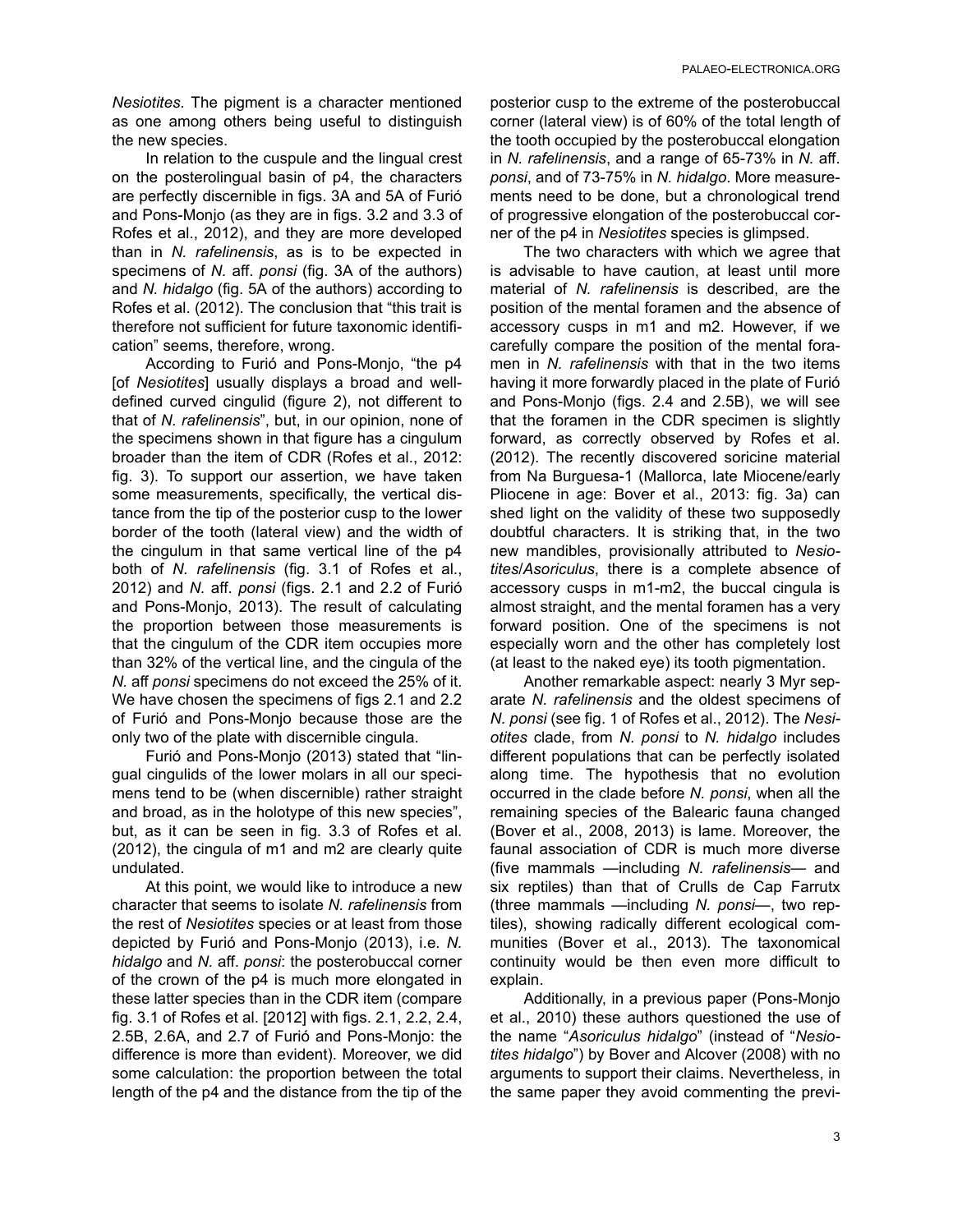ous use of "*Asoriculus hidalgo*" by Furió (2007), who explicitly considered *Nesiotites* to be a "problematic genus" and who used *A. hidalgo* without any background validation of it. Also, there are no comments in Pons-Monjo et al. (2010) of the use of *Soriculus hidalgo* by Moyà Solà et al. (1999). It is surprising the commentary of Furió and Pons-Monjo (2013) that Rofes et al. (2012) would have benefitted from knowing the variability of PO, CC and BB specimens, while avoiding to mention that Furió and Pons-Monjo (2013) would have certainly benefitted from the direct study of the *Nesiotites rafelinensis* specimen to write their criticism. In the same sense, it is striking that, while Pons-Monjo et al. (2012) demonstrate that the PO *Nesiotites* populations are identical to *Nesiotites meloussae* (identifying therefore a valid scientific name for it) Furió and Pons-Monjo (2013) avoid using the name proposed by themselves or use it between brackets (in their figure 1), *in contra* of their previous establishment. These kind of inconsistencies do not facilitate scientific progress.

Finally, we accept that the recognition of a new species based on a single specimen is a problematic task. Nevertheless, and above all, the diagnosis of *N. rafelinensis* is based on the combination of different morphometrical and morphological traits. This unique combination has not been recorded in the rest of *Nesiotites* species. The finding of a single individual of *N. ponsi* with the combination of characters used to define *N. rafelinensis* would be a convincing proof of their identity. As far as after the study of more than 4000 specimens of *Nesiotites* spp. (Pons-Monjo et al., 2012) such a specimen has not been retrieved, it should be stated that the identity of *N. ponsi* and *N. rafelinensis* has not been demonstrated.

Inadequate proposals inevitably lead to wrong palaeontological interpretations. The suggestion by Furió and Pons Monjo (2013) of an affinity between the CDR specimen and those from Pedrera de s'Onix (*N.* aff. *ponsi*), together with the previous proposal of identifying PO *Nesiotites* with *N. meloussae* by Pons-Monjo et al. (2012) produces an impossible phylogenetic lineage (i.e., *N. meloussae – N. ponsi – N. meloussae – N. hidalgo*).

To summarize, our primary objections to Furió's and Pons-Monjo's critique are: 1) the authors propose to synonymise the recently described *N. rafelinensis* with *N. ponsi*, but they have not directly inspected items of this latter species (or at least this is what can be inferred from

the text); in measurements and morphology they completely rely on published literature; 2) they rely exclusively on univariate linear measurements and not proportions (size + shape) as support for their assertions, which is risky when dealing with new species; 3) they critiqued six out of seven of the characters proposed by Rofes et al. (2012) to define *N. rafelinensis*, but, as argued above, only two of those six characters can be considered to be dubious thus require corroboration with new material; moreover, we offer two additional characters in support of the distinction of *N. rafelinensis*: the width of m3 and the short elongation of the posterobuccal corner of p4; 4) those authors used a univariate analysis of characters defining *N. rafelinensis*, arguing that this provided evidence that these characters fell within the range of variation of two other *Nesiotites* species, i.e. *N. hidalgo* and *N.* aff. *ponsi* (=*N. meloussae*), however, the diagnosis of *N. rafelinensis* is based on a multivariate combination of characters that is unique for that species; 5) the authors disregard chronology and ecological context associated with the species and/or localities: *N. rafelinensis* (Caló den Rafelino) is older than *N. ponsi* (Crulls de Cap Farrutx), and much older than *N.* aff. *ponsi* (Pedrera de s'Onix) and *N. hidalgo* (Cova de Canet).

Our conclusion is therefore that there is not evidence enough to reject the validity of *N. rafelinensis* and to put it in synonymy with *N. ponsi* or *N.* cf. *ponsi* (or even with *N.* aff. *ponsi*) as proposed by Furió and Pons-Monjo (2013). New findings from Na Burguesa-1 (Bover et al., 2013) will surely contribute to clarify this controversy in a not so distant future.

### **ACKNOWLEDGEMENTS**

Juan Rofes has a "Juan de la Cierva" postdoctoral Research Fellowship (JCI-2010-06148) of the Ministerio de Economía y Competitividad of Spain. Pere Bover had a contract JAE-DOC (CSIC) of the program "Junta para la Ampliación de Estudios". This paper is included in the Projects CGL2012-38087, CGL2012-38434-C03-01, and GIU12/35 of the University of the Basque Country UPV/EHU. The English edition of Dr. P. David Polly must be also recognized.

### **REFERENCES**

Bover, P., Quintana, J., and Alcover, J.A. 2008. Three islands, three worlds: Paleogeography and evolution of the vertebrate fauna from the Balearic Islands. *Quaternary International*, 182:135-144.